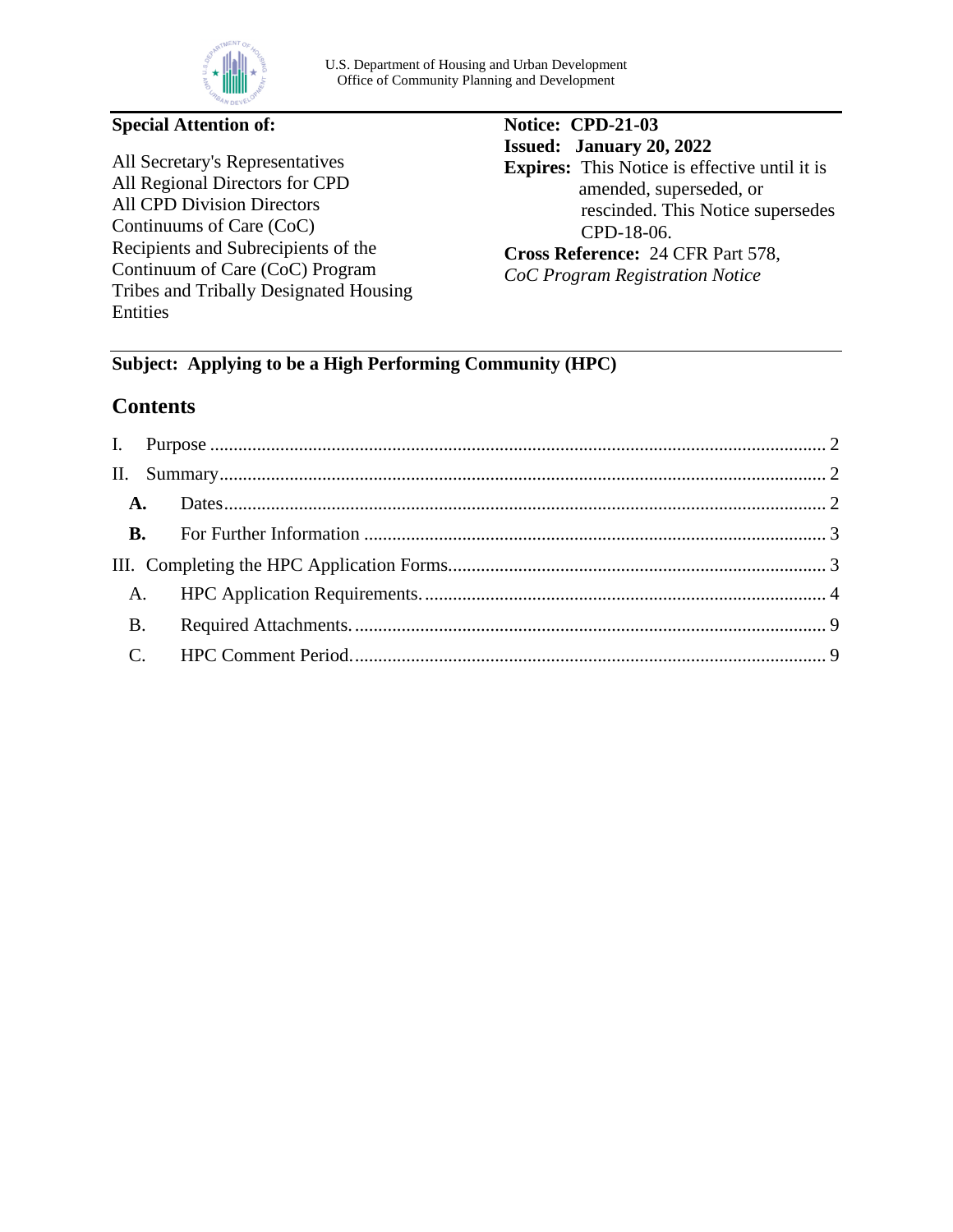# <span id="page-1-0"></span>**I. Purpose**

HUD's regulations at 24 CFR part 578 govern the Continuum of Care (CoC) Program, authorized by Subtitle C of Title IV of the McKinney-Vento Homeless Assistance Act, 42 U.S.C. 11301, *et seq.* (the Act). For each Fiscal Year (FY), HUD requires each CoC-designated Collaborative Applicant to register in advance of applying for funding available under the FY CoC Program Competition. Collaborative Applicants must complete the registration in accordance with the CoC Program Registration Notice, using *e-snaps*, a webbased portal accessible at [https://esnaps.hud.gov/.](https://esnaps.hud.gov/) A copy of the CoC Program Registration Notice may be found in the CoC Competition webpage [\(https://www.hud.gov/program\\_offices/comm\\_planning/coc/competition\)](https://www.hud.gov/program_offices/comm_planning/coc/competition). As part of registration, Collaborative Applicants for CoCs that wish to obtain HPC designation, must apply during registration.

This Notice provides Collaborative Applicants the information necessary to understand and complete the HPC forms available as part of the annual CoC Program Registration process for CoCs that want to apply for this designation. This Notice supersedes Notice CPD-18-06. It also announces that resources concerning the CoC Program Registration and HPC designation process will be hosted in the CoC Competition webpage [\(https://www.hud.gov/program\\_offices/comm\\_planning/coc/competition\)](https://www.hud.gov/program_offices/comm_planning/coc/competition), and replaces the HUD Exchange Ask a Question platform for a HUD mailbox to which questions must be submitted.

HUD strongly recommends referring to the CoC Program rule (24 CFR part 578) for the CoC Program requirements associated with HPC designation, particularly 24 CFR 578.7(a)(9)(vi), 24 CFR 578.73(a) and (c), and [24 CFR 578.65 through 24 CFR 578.71.](https://www.hudexchange.info/resource/2033/hearth-coc-program-interim-rule/) Collaborative Applicants request HPC designation during the annual FY CoC Program Registration process to allow the CoC to use CoC Program funds as permitted in 24 CFR part 578.71 and widen the scope of acceptable matching contributions under 24 CFR 578.73. Any CoC that receives HPC designation during the annual FY CoC Program Registration process can submit project application(s) for the additional use of CoC Program funds to provide housing relocation and stabilization services and short- and medium-term rental assistance to individuals and families at risk of homelessness per [24 CFR 578.71,](https://www.hudexchange.info/resource/1927/hearth-esg-program-and-consolidated-plan-conforming-amendments/) if necessary to prevent the individual or family from becoming homeless.

# <span id="page-1-1"></span>**II. Summary**

# <span id="page-1-2"></span>**A. Dates**

In the first year under this Notice, FY 2022, the CoC Program Registration deadline in *e-snaps* is 5:00 p.m. Eastern time on the date that will be posted to the CoC Competition webpage [\(https://www.hud.gov/program\\_offices/comm\\_planning/coc/competition\)](https://www.hud.gov/program_offices/comm_planning/coc/competition) and announced via the HUD listserv once e-snaps is available. In the following fiscal years, FY 2023 and beyond, CoC Program Registration will open the second Tuesday of each January by 1:00 p.m. Eastern time with a registration deadline of 5:00 p.m. Eastern time on the first Thursday of March each year. Collaborative Applicants requesting HPC designation on behalf of their CoC must complete and submit the registration forms, including the HPC specific forms, in *e-snaps* by the submission deadline. HUD will review the information submitted in response to the HPC questions and requirements and notify the CoC, through the Collaborative Applicant, of whether it is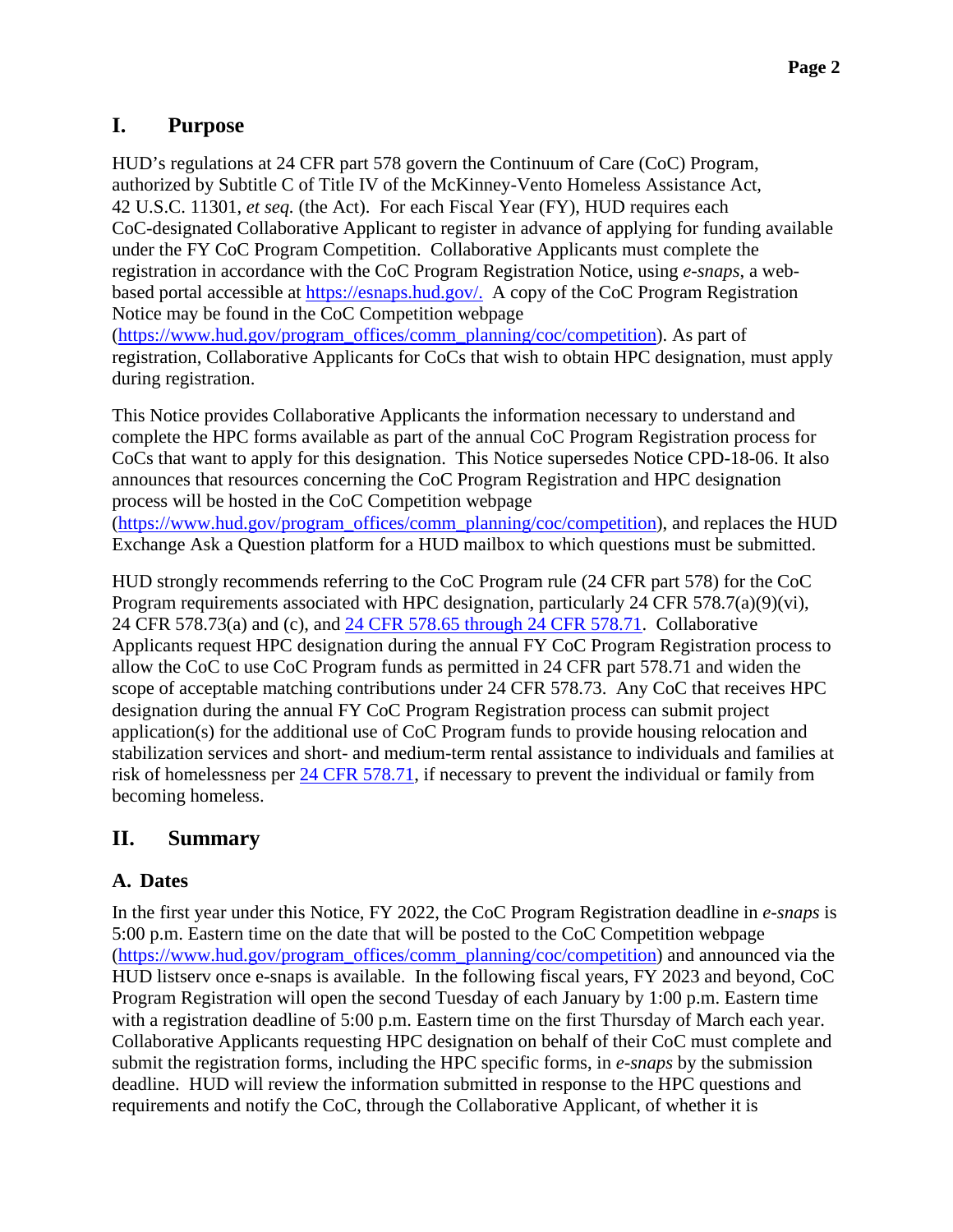designated as a HPC prior to the final closing date of the annual CoC Program Registration process, and the Collaborative Application must acknowledge HUD's final decision in *e-snaps*.

## <span id="page-2-0"></span>**B. For Further Information**

HUD staff will be available to provide general clarification on the content of this Notice and the CoC Program requirements:

- **1. Local HUD CPD Field Office.** For further guidance on the registration submission requirements, including the FY Grant Inventory Worksheet (GIW), and the requirements imposed under the McKinney-Vento Homeless Assistance Act (the Act) and 24 CFR part 578, Collaborative Applicants may contact the HUD CPD field office serving your area at [https://www.hud.gov/program\\_offices/comm\\_planning/staff#fieldoffices.](https://www.hud.gov/program_offices/comm_planning/staff#fieldoffices)
- **2. Training and Resources.** Collaborative Applicants that need assistance completing the registration process in *e-snaps* or understanding the program requirements under the CoC Program may access 24 CFR part 578, training materials, and program resources at https://www.hud.gov/program\_offices/comm\_planning/coc.
- **3. HUD Mailbox.** Collaborative Applicants that require information and technical support concerning this Notice and the registration process in *e-snaps* may submit an electronic inquiry to the CoC Competition mailbox at [CoCNOFO@hud.gov.](mailto:CoCNOFO@hud.gov)
- **4. HUD Homeless Assistance Listserv.** HUD communicates important CoC Program information pertaining to each FY CoC Program Competition, including the availability of the CoC Program Competition NOFA, availability of the electronic application system, etc. through the CoC Competition webpage [\(https://www.hud.gov/program\\_offices/comm\\_planning/coc/competition\)](https://www.hud.gov/program_offices/comm_planning/coc/competition), and via the CoC Program Competition email-based listserv. To sign up for the listserv select "SNAPS Competitions" on this site: https://www.hud.gov/subscribe/mailinglist.

# <span id="page-2-1"></span>**III. Completing the HPC Application Forms.**

Collaborative Applicants requesting HPC designation for the CoC must complete the HPC application forms in the CoC Program Registration and attach the required documentation as outlined below. HUD will assess all submitted responses, required documents, and information submitted in the Homelessness Data Exchange (HDX) to determine the CoC's eligibility for HPC designation. CoCs that meet all requirements, based on a pass or fail standard, will receive HPC designation for grants awarded in the FY CoC Program Competition for which the CoC is registering. This designation will allow the CoC, through the Collaborative Applicant, to submit project applications for homelessness prevention activities in that FY's CoC Program Competition (e.g., if the CoC is registering for the FY 2022 CoC Program Competition, the CoC may submit projects for homelessness prevention activities in the FY 2022 CoC Program Competition).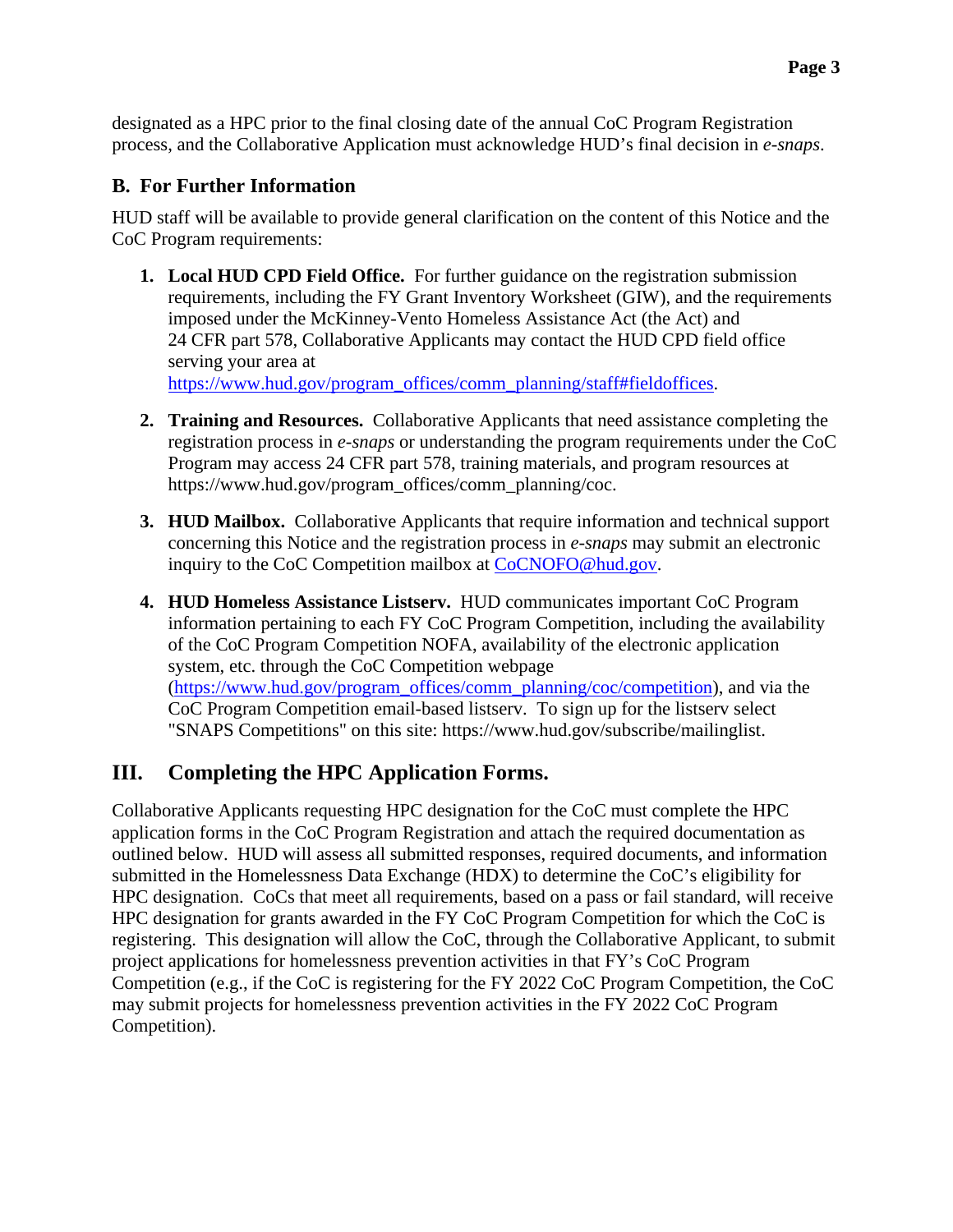## <span id="page-3-0"></span>**A. HPC Application Requirements.**

Collaborative Applicants requesting HPC designation for the CoC will be required to provide the following information that HUD will score on a pass or fail basis.

- **1.** *CoC Program Expenditures/Allocation Process.* CoCs requesting HPC designation must generate a report that demonstrates how the CoC expended CoC Program funds received in the preceding year. This report must be based on the FY CoC Program Competition award that precedes the FY CoC Program Registration by 2 years (e.g., FY 2016 CoC Program awards that precedes the FY 2018 CoC Program Registration process) using the FY Grant Inventory Worksheet (GIW) (e.g., FY 2017 GIW to record FY 2016 expenditures). For example, if applying during the FY 2018 CoC Program Registration process for HPC designation, the CoC would use the FY 2017 GIW that lists all projects awarded 1-year renewal funding plus new projects awarded 1-year funding in the FY 2016 CoC Program Competition and add a column to address Section III.A.1.a. of this Notice. Additionally, Collaborative Applicants must provide a narrative describing the priorities established by the CoC for the FY CoC Program Competition funding process the GIW covers (e.g., based on the FY 2017 GIW). To pass this requirement, Collaborative Applicants must meet the following requirements. If information received during the public posting period is contrary to the information submitted by the CoC, this section will not pass:
	- **a.** attach the final FY GIW that lists all projects awarded funds and add a column that includes the amount of funds expended by each project during the previous grant term–HUD will update the HPC forms in *e-snaps* each year and will list the correct FY GIW to attach, HUD will review the added column of the amount of funds expended to determine if the projects listed are expending at least 95 percent or more of CoC Program funds to determine if this criteria is satisfactorily met; and
	- **b.** describe the priorities the CoC established, communicated to local applicants, and used to determine which types of projects the CoC submitted to HUD in the FY CoC Program Competition, HUD will review the submitted information to determine if the CoC has established priorities for determining what types of projects are submitted in the FY CoC Program Competition and whether it is clear this information was communicated to applicants.
- **2.** *Plan for the Next FY CoC Program Funds.* Collaborative Applicants must describe how the CoC intends to use a HUD-approved HPC designation during the FY CoC Program Competition. To pass this requirement, the narrative must describe the following plans, which must be satisfactory to HUD in order to pass this requirement:
	- **a.** if the CoC intends to use any of the FY CoC Program Competition available funding, through renewal or new projects, to carry out homelessness prevention activities related to housing relocation and stabilization services as well as shortor medium-term rental assistance to individuals and families at risk of homelessness in accordance with 24 CFR 576.103 and 576.104, the description of the plan must include how the CoC will continue to provide housing and services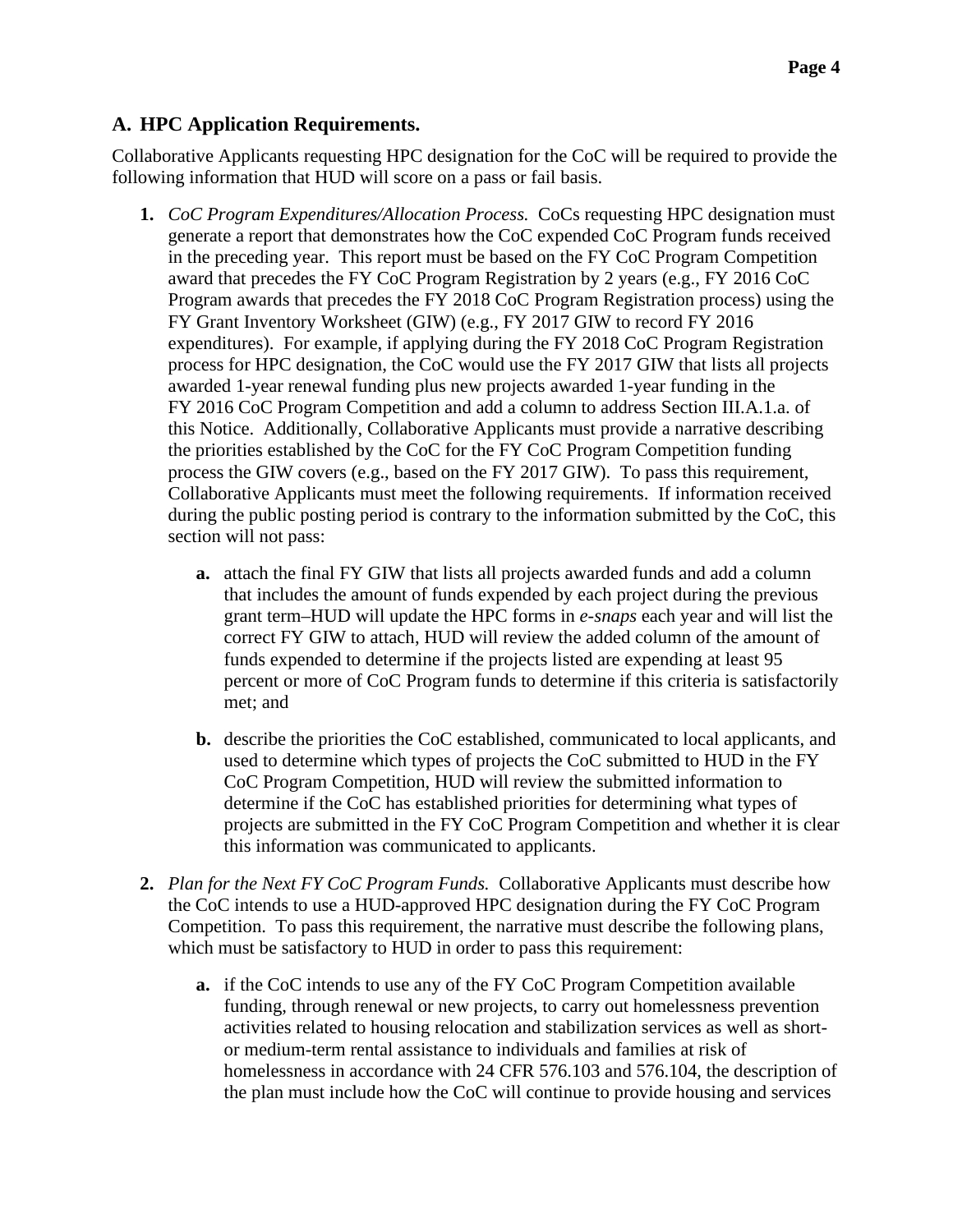to persons experiencing homelessness as it is proposing to use a portion of CoC Program funds for homeless prevention activities under this section;

- **b.** how the CoC will determine the need for housing relocation and stabilization services in addition to short- or medium-term rental assistance for persons at risk of homelessness, the description must include the proposed percentage of CoC Program funds anticipated for homeless prevention activities that should be based on an analysis of the CoC's centralized or coordinated assessment system calls or in-person requests for homeless prevention assistance;
- **c.** how the CoC will prevent individuals and families served by projects serving individuals and families at risk of homelessness from becoming "homeless" as defined under 24 CFR 578.3, the description must include how CoC Program funds will be used for homelessness prevention and the CoC's plan to ensure these activities will help individuals and families at risk of homelessness to maintain their current housing or quickly obtain and maintain other permanent housing; and
- **d.** which types of projects (e.g., transitional housing, supportive services only) the CoC intends to reduce or eliminate using the reallocation process to create one or more new projects under HPC designation, the description should identify the types of projects it intends to reduce or eliminate that includes the rationale used to make this decision.
- **3.** *Mean Length of Homelessness.* Collaborative Applicants must demonstrate at least one of the following:
	- **a.** the mean length of episodes of homelessness for individuals and families within the CoC's geographic area for the most recent federal fiscal year reported in HDX is fewer than 20 days; or
	- **b.** the mean length of episodes of homelessness for individuals and families in the CoC's geographic area is at least 10 percent lower for the most recent federal fiscal year reported in HDX than for the previous federal fiscal year.

The following standards must be used when calculating the mean length of homelessness for each federal fiscal year:

- **(1)** a federal fiscal year is October 1 through September 30;
- **(2)** the calculation must include each individual and each person in a family who was reported in HMIS as unsheltered or sleeping in an emergency shelter bed, transitional housing bed, or safe haven bed during the federal fiscal year. For this calculation, "unsheltered" means the person was unsheltered as reported in HMIS data elements 3.917A and 3.917B as described in *[HMIS Data Standards: HMIS Data Dictionary](https://www.hudexchange.info/resources/documents/HMIS-Data-Dictionary.pdf)*;
- **(3)** for each person included in the calculation, the collaborative applicant must calculate the total number of days the person was reported in HMIS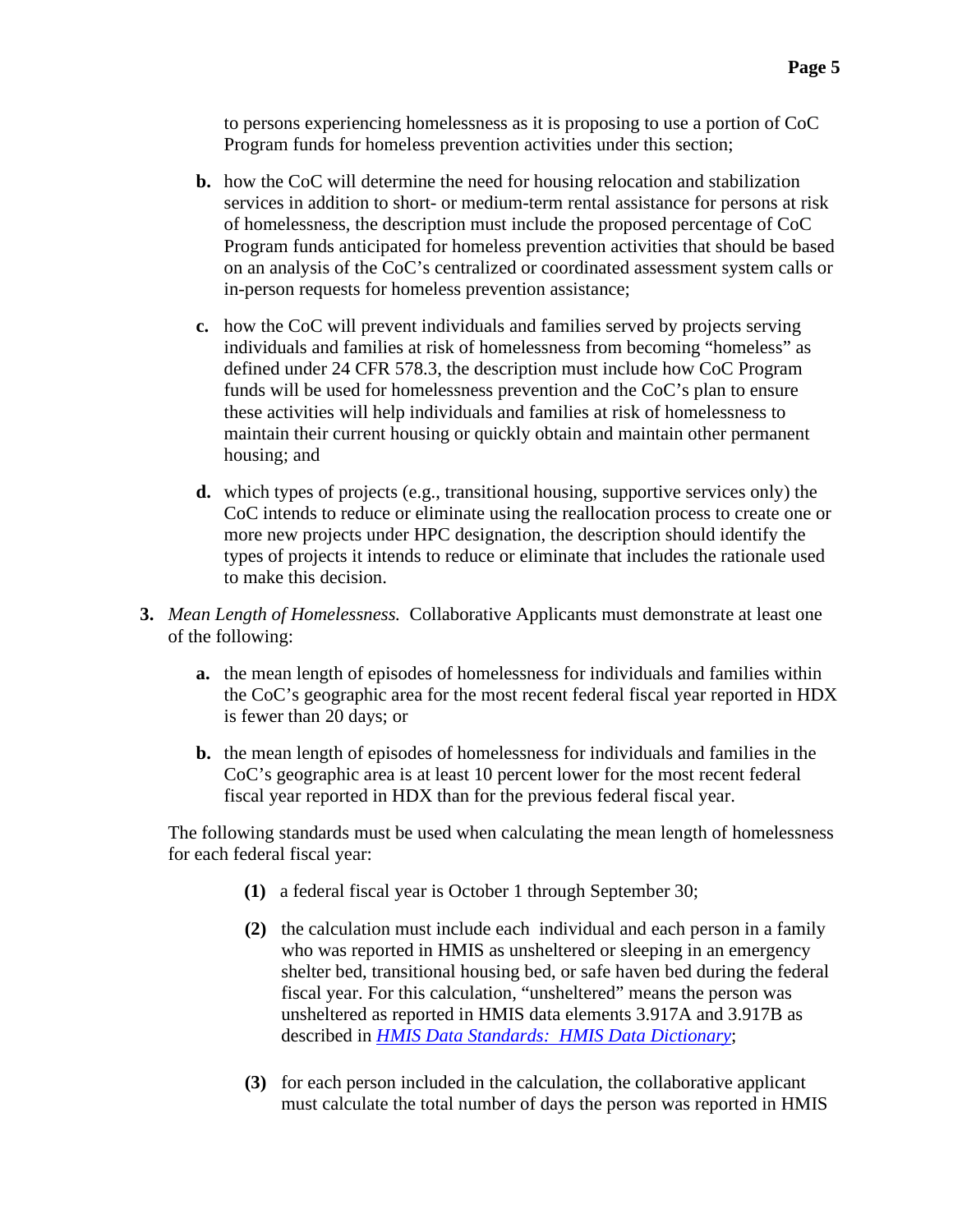as unsheltered or sleeping in an emergency shelter, safe haven, or transitional housing during:

- **(a)** the 365-day period ending on the last date during the federal fiscal year that the person was reported in HMIS as unsheltered or sleeping in an emergency shelter, transitional housing, or safe haven; and
- **(b)** if the person was homeless before that 365-day period, the period of consecutive days leading up to that 365-day period that the person was reported in HMIS as unsheltered or sleeping in an emergency shelter, safe haven, or transitional housing.
- **(4)** by adding the totals calculated under paragraph (3), the collaborative applicant must calculate the combined number of days that all persons included in the calculation were reported in HMIS as unsheltered or sleeping in an emergency shelter, safe haven, or transitional housing; and
- **(5)** by dividing the combined number of days calculated under paragraph (4) by the number of persons included in the calculation, the collaborative applicant must calculate the mean length of homelessness for the federal fiscal year.
- **4.** *Rate of People Returning to Homelessness within 2 years.* Collaborative Applicants must demonstrate the CoC meets one of the following:
	- **a.** the rate of individuals and families returning to homelessness within 2 years was fewer than 5 percent for individuals and families who exited homeless projects during the third-to-last federal fiscal year (e.g., FY 2015 for FY 2018 HPC applications); or
	- **b.** the rate of individuals and families returning to homelessness within 2 years was at least 20 percent lower for individuals and families who exited homeless projects during the third-to-last federal fiscal year (e.g., FY 2015 for FY 2018 HPC applications) than for individuals and families who exited homeless projects during the previous federal fiscal year (e.g., FY 2014 for FY 2018 HPC applications).

Collaborative Applicants must use the following standards to calculate the rate of individuals and families returning to homelessness within 2 years for those who exited homeless programs during each federal fiscal year:

**(1)** To determine how many individuals and families exited homeless projects during the federal fiscal year, the Collaborative Applicant must use its HMIS data to determine how many homeless individuals and families exited emergency shelter, safe havens, or transitional housing for a permanent housing destination during the federal fiscal year, including destinations recorded in field 10, 11, and 19-23 of Universal Data Element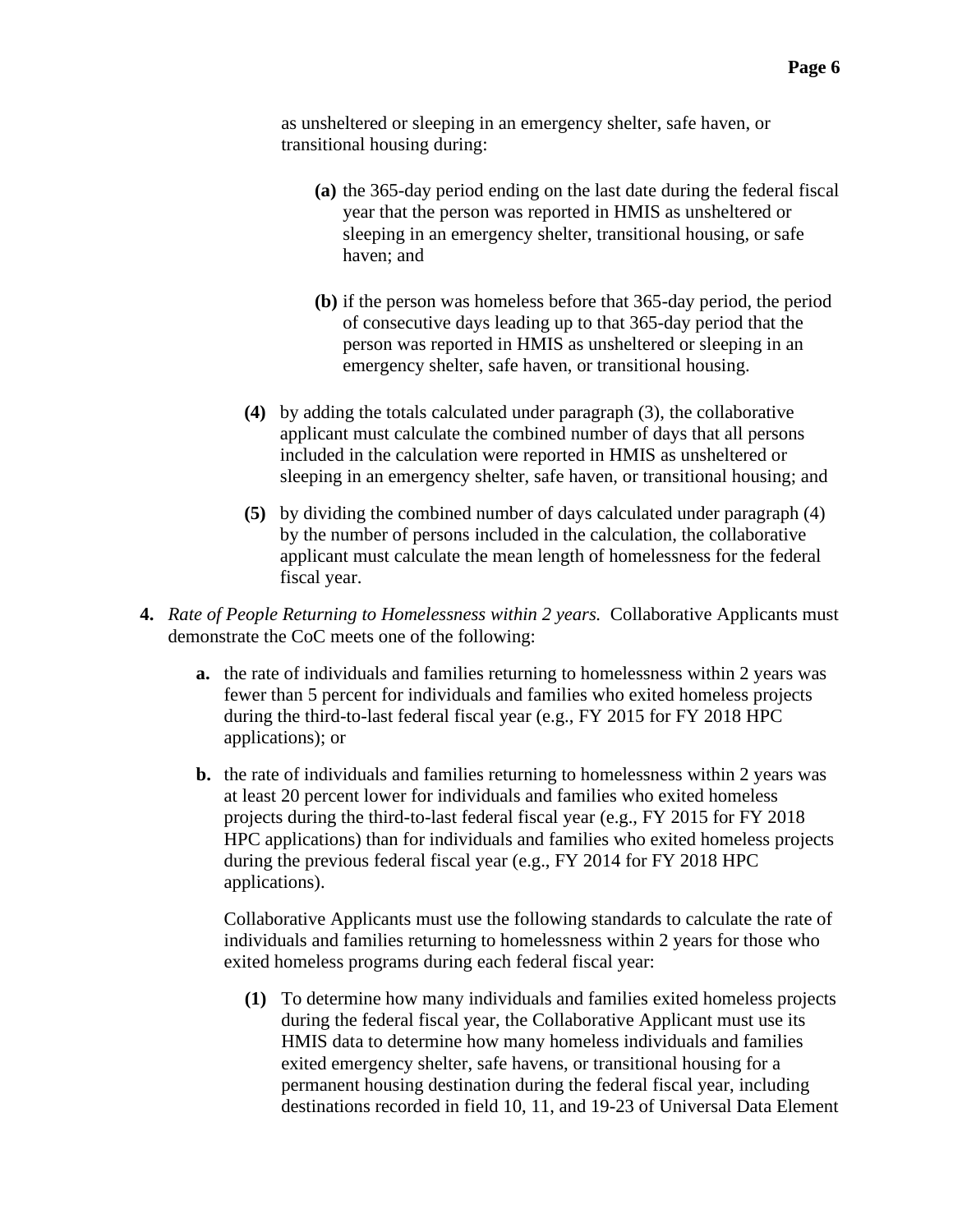3.12 Destinations as described in *HMIS Data Standards: HMIS Data Dictionary*.

- **(2)** To calculate the rate of individuals and families returning to homelessness within 2 years, the Collaborative Applicant must use its HMIS data to calculate the percentage of individuals and families in paragraph (1) who had a subsequent experience of homelessness (return to homelessness) in the 24 months following their exit.
- **5.** *HMIS Coverage.* Collaborative Applicants must demonstrate the CoC's bed coverage rate and service volume coverage is at least 80 percent for emergency shelters, transitional housing, and permanent supportive housing for the previous 4 fiscal years which will be listed on the HPC forms in *e-snaps* each year (e.g., for the FY 2018 CoC Program Registration process this will cover FYs 2014, 2015, 2016, and 2017) to the extent these types of projects exist within the CoC's geographic area. The data the Collaborative Applicant submits must match the data the CoC provided on the Housing Inventory Count (HIC) and must match data submitted to the HDX.
	- **a.** For purposes of a CoC's bed coverage rate, this is calculated by dividing the total number of year-round beds reporting in HMIS by the total number of beds for each type of project located in the CoC's geographic area, after excluding beds in domestic violence programs.
	- **b.** For purposes of the service volume coverage, divide the total number of persons served in CoC and ESG Program-funded projects who received at least one service by the total number of persons served in those projects.
- **6.** *Serving Families and Youth as Defined in Paragraph 3 of Homeless Definition.* If HUD approved a CoC in a prior fiscal year's CoC Program Competition to serve families and youth defined as homeless under other federal statutes as defined in paragraph (3) of the CoC Program definition of homeless at 24 CFR 578.3, the Collaborative Applicant must meet one of the following standards as recorded in the CoC's HMIS and reported through the system performance measures in the HDX, with respect to those families and youth:
	- **a.** 95 percent of the families and youth did not become homeless again within a 2-year period following termination of assistance; or
	- **b.** 85 percent of the families and youth achieved independent living in permanent housing for at least 2 years following termination of assistance.

**Note:** CoC Program funds may be used to serve families and youth who meet paragraph (3) of the "homeless" definition in 24 CFR 578.3 only if the CoC applies and receives HUD's written approval to serve this population as provided in 24 CFR 578.89.

**7.** *Community Action.* Collaborative Applicants must demonstrate that all metropolitan cities and counties within the CoC's geographic area have comprehensive outreach, which includes specific steps for identifying homeless individuals and families, and providing referrals to the appropriate housing and services. To pass this requirement, Collaborative Applicants must: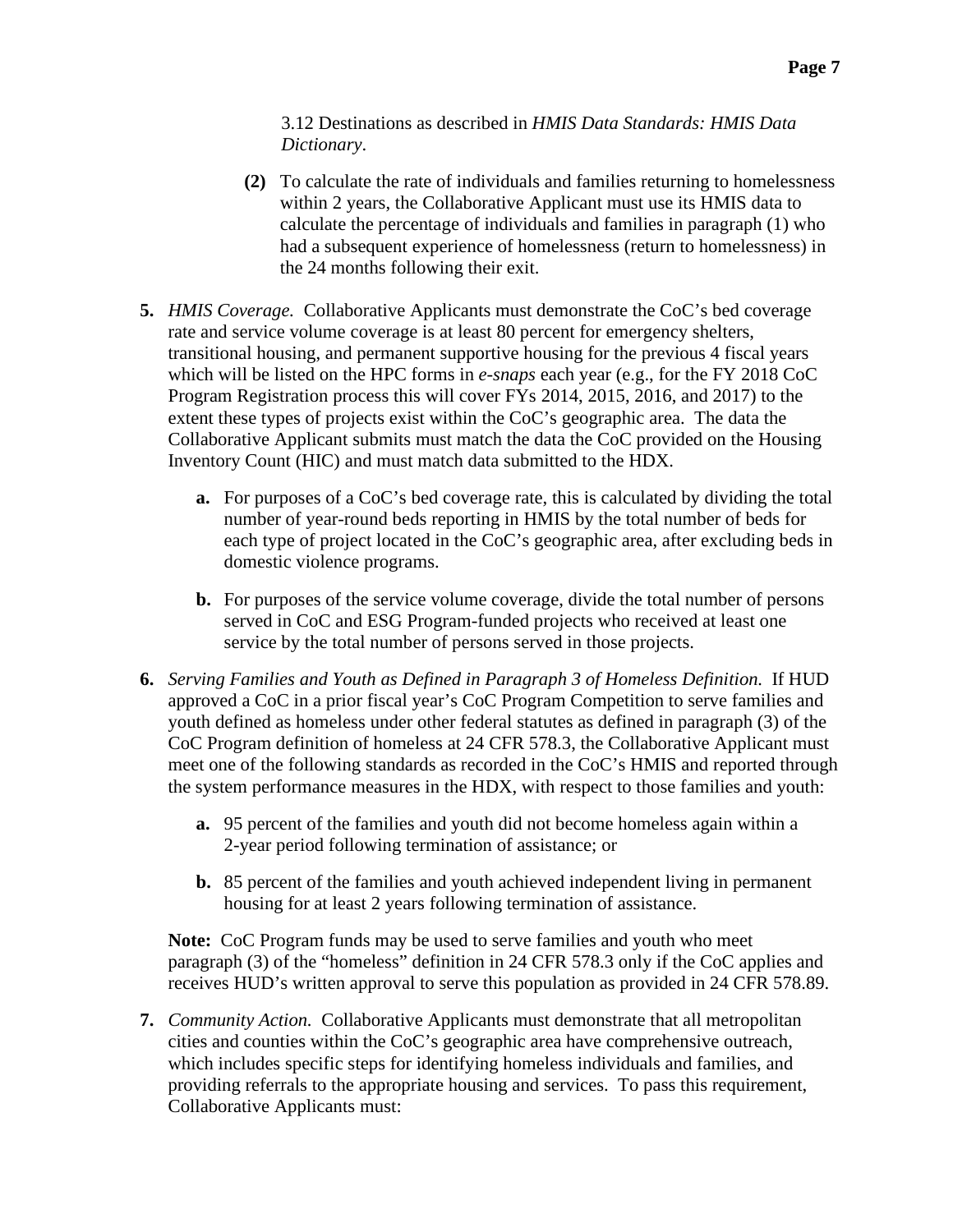- **a.** attach evidence of a clear process the CoC established to comprehensively addresses the outreach, engagement, and assessment plan in place;
- **b.** demonstrate in the narrative the CoC's outreach efforts to identify and meet the needs of homeless individuals and families sleeping in places not meant for human habitation by addressing each of the following:
	- **(1)** demonstrate that 100 percent of the CoC's claimed geographic area is covered by street outreach that meet with homeless individuals and families where they are sleeping;
	- **(2)** identify community partners that conduct street outreach and the specific areas that are covered;
	- **(3)** identify how and when training for street outreach is conducted (at least one training date must have been within the past year);
	- **(4)** include the date of the last training; and
	- **(5)** attach the CoC's street outreach plan that specifically outlines the policies and procedures described in the narrative.
- **c.** demonstrate in the narrative evidence the CoC's outreach, engagement, and assessment strategies are linking homeless individuals and families with needed housing resources by addressing the following:
	- **(1)** demonstrate the number of individuals who enter emergency shelter, safe havens, transitional housing, and permanent housing projects (permanent supportive housing and rapid rehousing) from places not meant for human habitation is higher than the unduplicated number of unsheltered individuals and families identified in the previous year's Point-in-Time (PIT) count;
	- **(2)** compare the number of unsheltered homeless persons counted during the previous year's PIT count and data from HMIS, specifically *Universal Data Element 3.9-Residence Prior to Program Entry*, for all participants who entered emergency shelter, safe havens, transitional housing, and permanent housing (permanent supportive housing and rapid rehousing) projects in the previous FY CoC Program Competition; and
	- **(3)** demonstrate the number of program participants who entered the projects listed in paragraphs (1) and (2) is higher than the unduplicated number of unsheltered persons counted in the previous year.

HUD will confirm the information the CoC provided in the HPC application with the data the CoC submitted to HUD via the HDX and Annual Performance Report (APRs).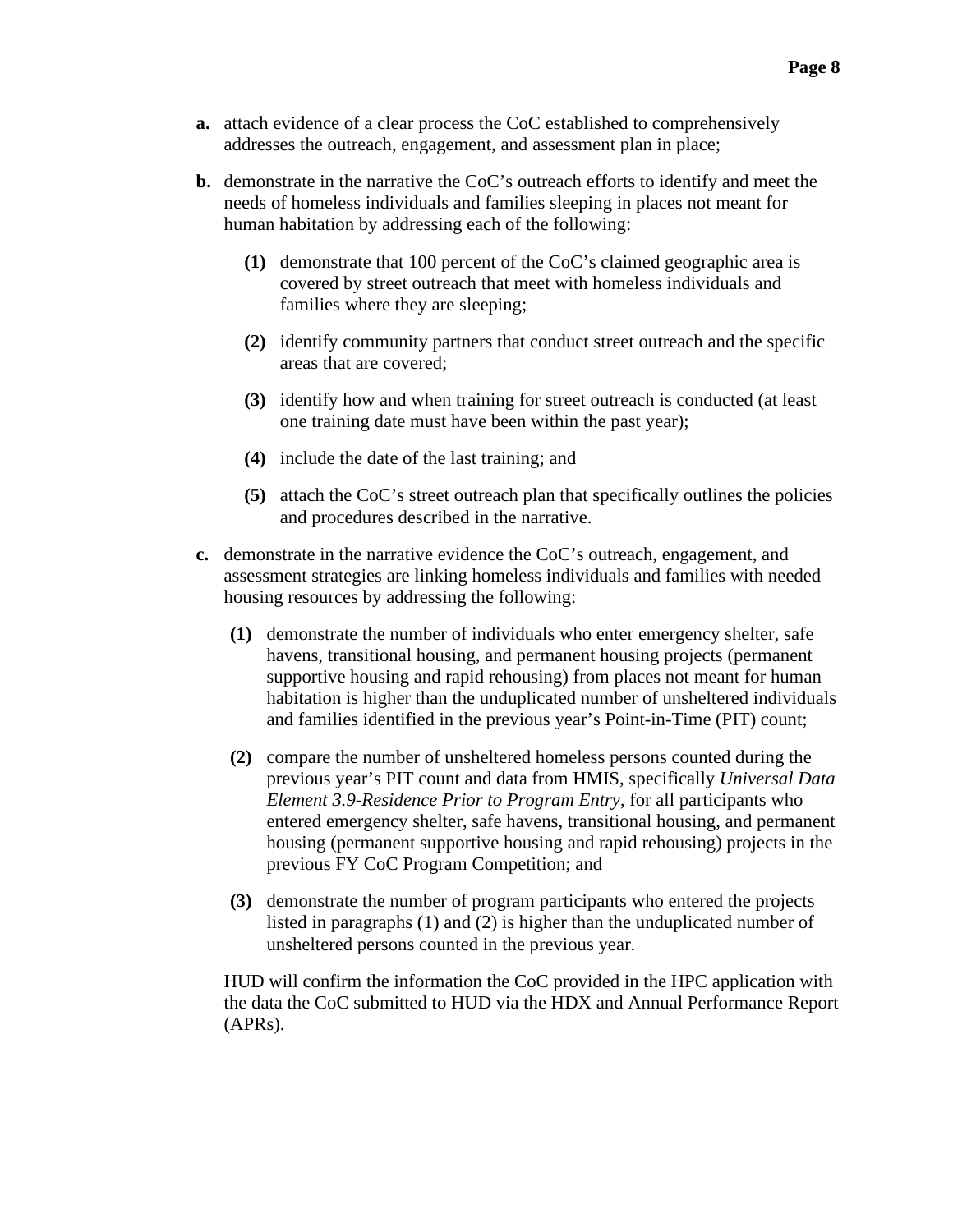- **8.** *Renewing HPC Status.* 
	- **a.** If HUD designated a CoC an HPC in the previous federal fiscal year and the CoC used CoC Program funds for HPC-eligible activities described in 24 CFR 578.71, the CoC must also demonstrate that the activities carried out were successful at reducing the number of individuals and families who become homeless in the community. To determine if the use of CoC Program funds was successful by the CoC, HUD will review the information the CoC submitted in the HDX that tracks the number of persons who are homeless for the first time for which the CoC must continue to show a decrease as outlined in *Measure 5: Number of Persons who Become Homeless for the First Time.* Additionally, the most recently reported PIT count must show a reduction in the total number of homeless persons identified in the PIT compared to the previous year's PIT count (e.g., HPCs reapplying in 2018 would compare their 2018 PIT count to their 2017 PIT count).
	- **b.** If after review of the information, HUD determines the HPC-designated CoC was not successful at reducing the number of individuals and families who become homeless and the number of homeless persons increased in the PIT count, HUD will notify the CoC in writing, through the Collaborative Applicant, that HUD is removing the CoC's HPC designation for the affected FY CoC Program Competition. In such cases, HUD would prohibit the CoC and its CoC Program-funded projects from using CoC Program funds for homelessness prevention activities.

#### <span id="page-8-0"></span>**B. Required Attachments.**

- **1.** FY-designated GIW posted to the CoC Competition webpage [\(https://www.hud.gov/program\\_offices/comm\\_planning/coc/competition\)](https://www.hud.gov/program_offices/comm_planning/coc/competition). For example, for the FY 2018 CoC Program Registration process this will be the FY 2017 GIW (Section III.A.1.a. of this Notice); and
- **2.** CoC's Outreach Policies and Procedures (Section III.A.7.a. of this Notice).

# <span id="page-8-1"></span>**C. HPC Comment Period.**

Following the HPC application submission deadline, HUD will publish the HPC information submitted by each CoC that requests HPC designation on the CoC Competition webpage [\(https://www.hud.gov/program\\_offices/comm\\_planning/coc/competition\)](https://www.hud.gov/program_offices/comm_planning/coc/competition) for public comment as required by 24 CFR 578.67. HUD will issue a listserv to the national CoC, HMIS, an ESG contacts registered with the HUD Exchange to receive email messages alerting all stakeholders that the HPC information is available for review.

- **1.** Stakeholders in the affected CoC geographic area who believe the information the CoC submitted is inaccurate or fraudulent should submit comments to HUD within 7 days of HUD's publication of the HPC information and include:
	- **a.** evidence supporting the comments that information submitted by the CoC is inaccurate or fraudulent;